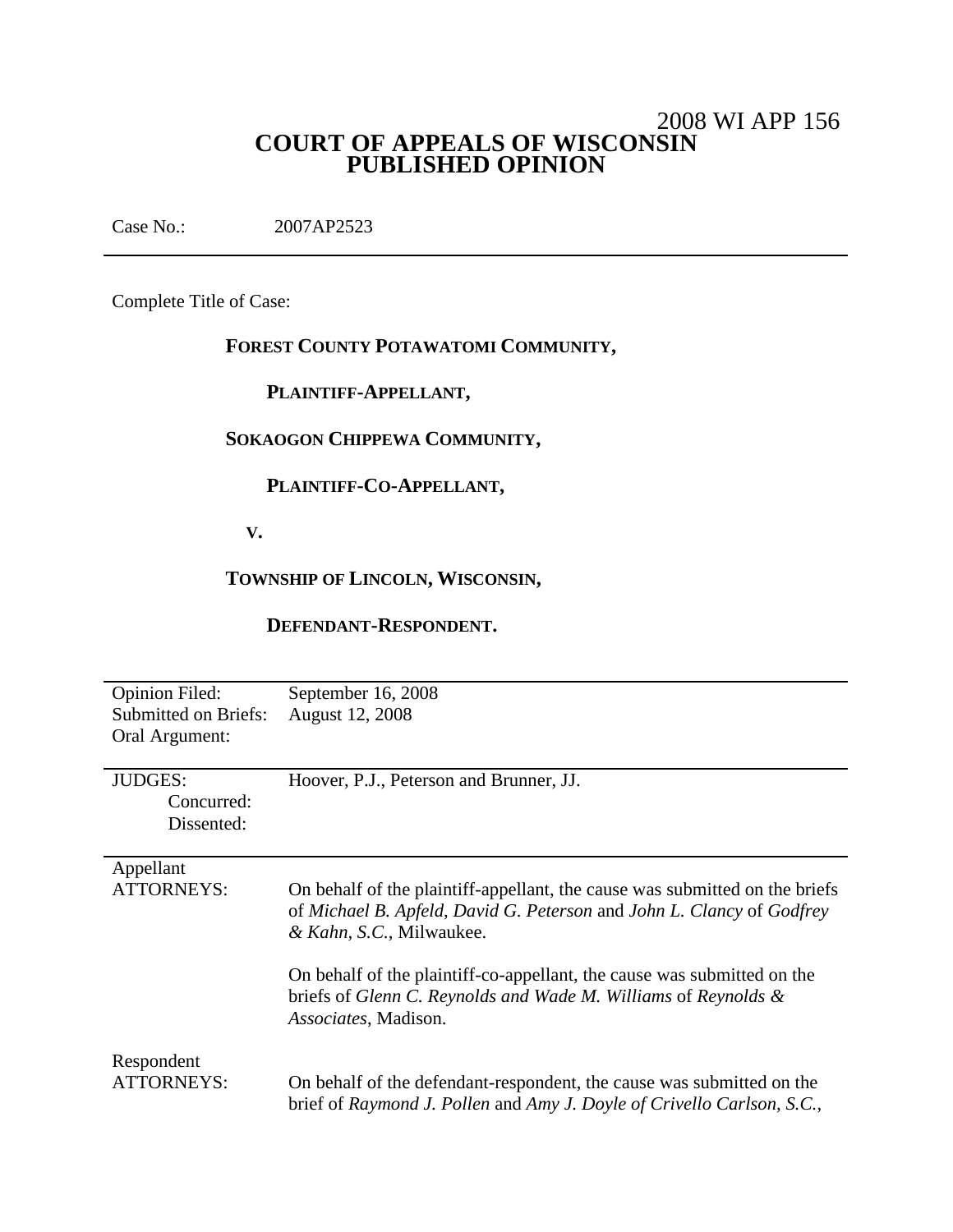Milwaukee.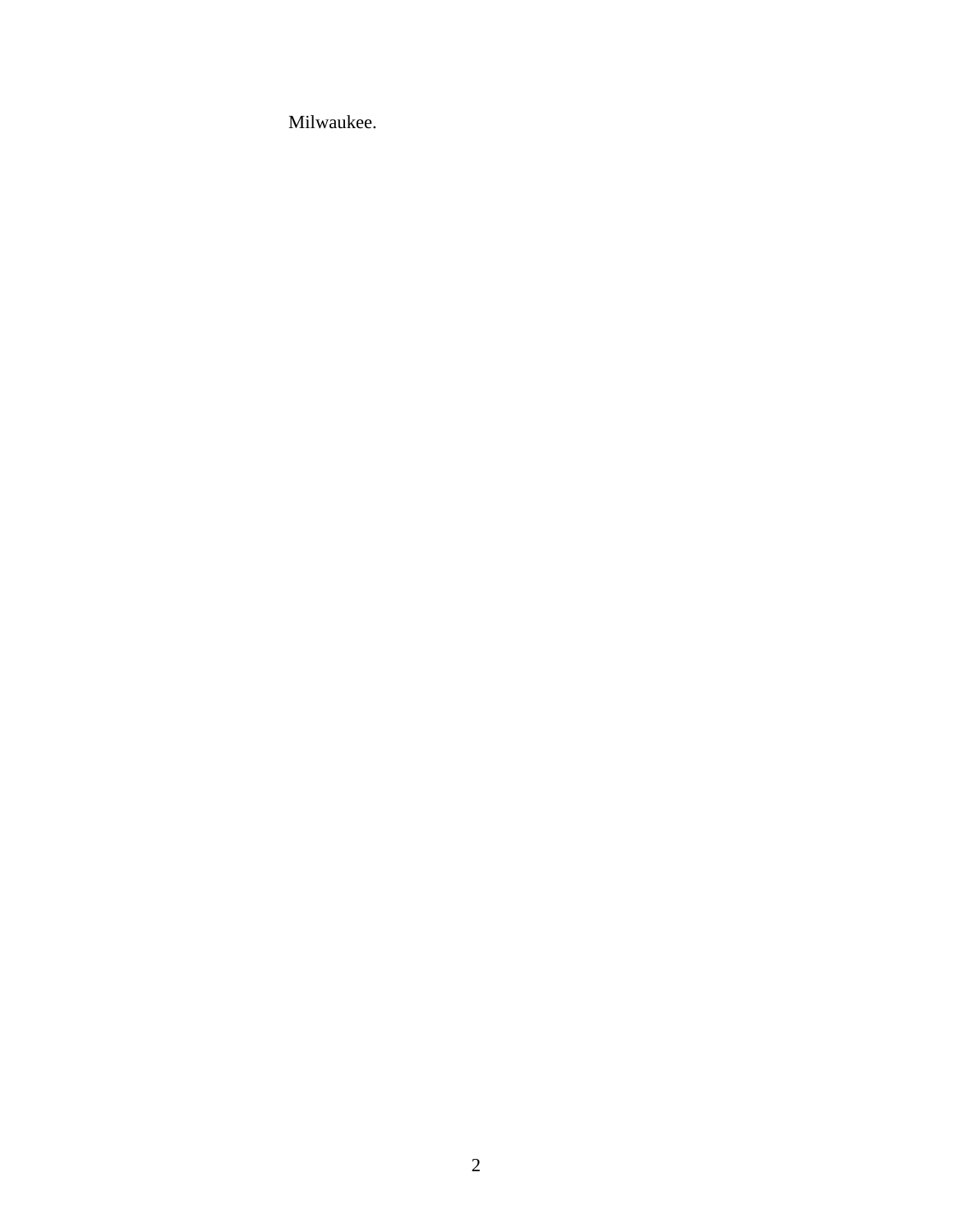# **2008 WI App 156**

## **COURT OF APPEALS DECISION DATED AND FILED**

### **September 16, 2008**

**David R. Schanker Clerk of Court of Appeals**

#### **NOTICE**

**This opinion is subject to further editing. If published, the official version will appear in the bound volume of the Official Reports.**

**A party may file with the Supreme Court a petition to review an adverse decision by the Court of Appeals.** *See* **WIS. STAT. § 808.10 and RULE 809.62.**

**Appeal No. 2007AP2523**

**Cir. Ct. No. 2006CV89**

#### **STATE OF WISCONSIN IN COURT OF APPEALS**

**FOREST COUNTY POTAWATOMI COMMUNITY,**

**PLAINTIFF-APPELLANT,**

**SOKAOGON CHIPPEWA COMMUNITY,**

**PLAINTIFF-CO-APPELLANT,**

**V.**

**TOWNSHIP OF LINCOLN, WISCONSIN,**

**DEFENDANT-RESPONDENT.**

APPEAL from a judgment of the circuit court for Forest County: ROBERT E. KINNEY, Judge. *Reversed and cause remanded for further proceedings*.

Before Hoover, P.J., Peterson and Brunner, JJ.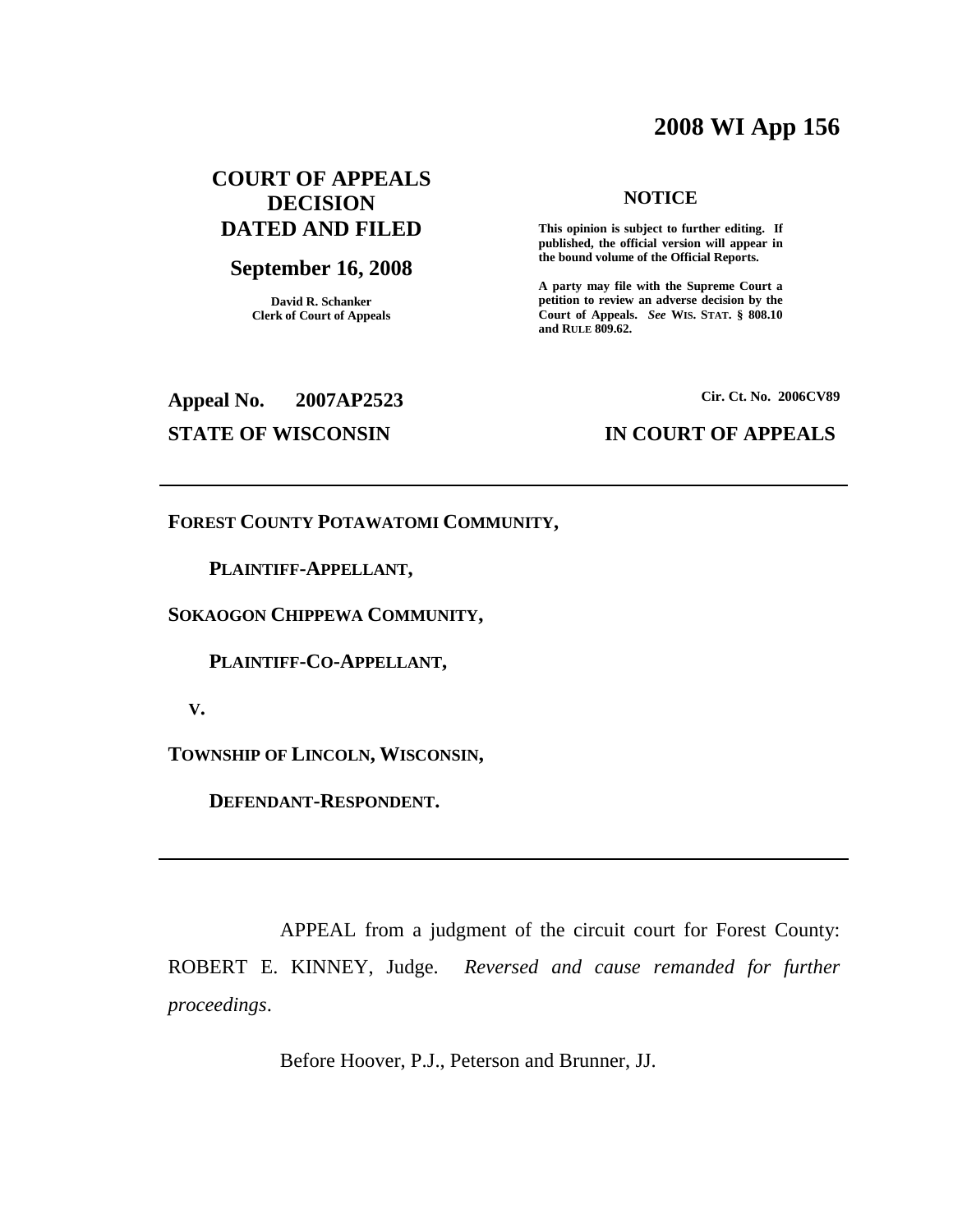¶1 PETERSON, J. The Forest County Potawatomi Community and the Sokaogon Chippewa Community (the Tribes)<sup>1</sup> appeal a summary judgment dismissing their claim against the Township of Lincoln (the Town) for excessive tax on two forty-acre parcels in Crandon, Wisconsin. The Tribes challenged the assessed value of the land – land often referred to as the Crandon mine site. The assessment was based on a Department of Revenue analysis of an April 2003 sale of the mining company that owned the land. The circuit court concluded the sale was a recent arm's-length sale of the property. The court declined to consider other factors the Tribes claimed affected the land's value.

¶2 We conclude the sale of the mining company included not just the two forty-acre parcels but also substantial other land and company assets. The transaction was therefore not a sale of just the property being assessed – which consists of only the two forty-acre parcels. We further conclude this is significant contrary evidence, which rebuts the presumption in favor of the Town's assessment. Accordingly, the circuit court erred by failing to consider the Tribes' evidence of the land's value. We reverse and remand for further proceedings.

#### **BACKGROUND**

¶3 The two forty-acre parcels are located on what had been, for several decades, the proposed site of a controversial mining project. In the mid-1970s, Exxon Coal and Minerals Company identified the site as one of the largest zinccopper ore bodies in North America. Exxon first applied for the necessary permits in 1982. As the permitting process continued over the next two decades, the

<sup>&</sup>lt;sup>1</sup> Two of the three parties designated the appellants "the Tribes" in their briefs. Accordingly, we adopt this designation. (The third party designated them "the Taxpayers.")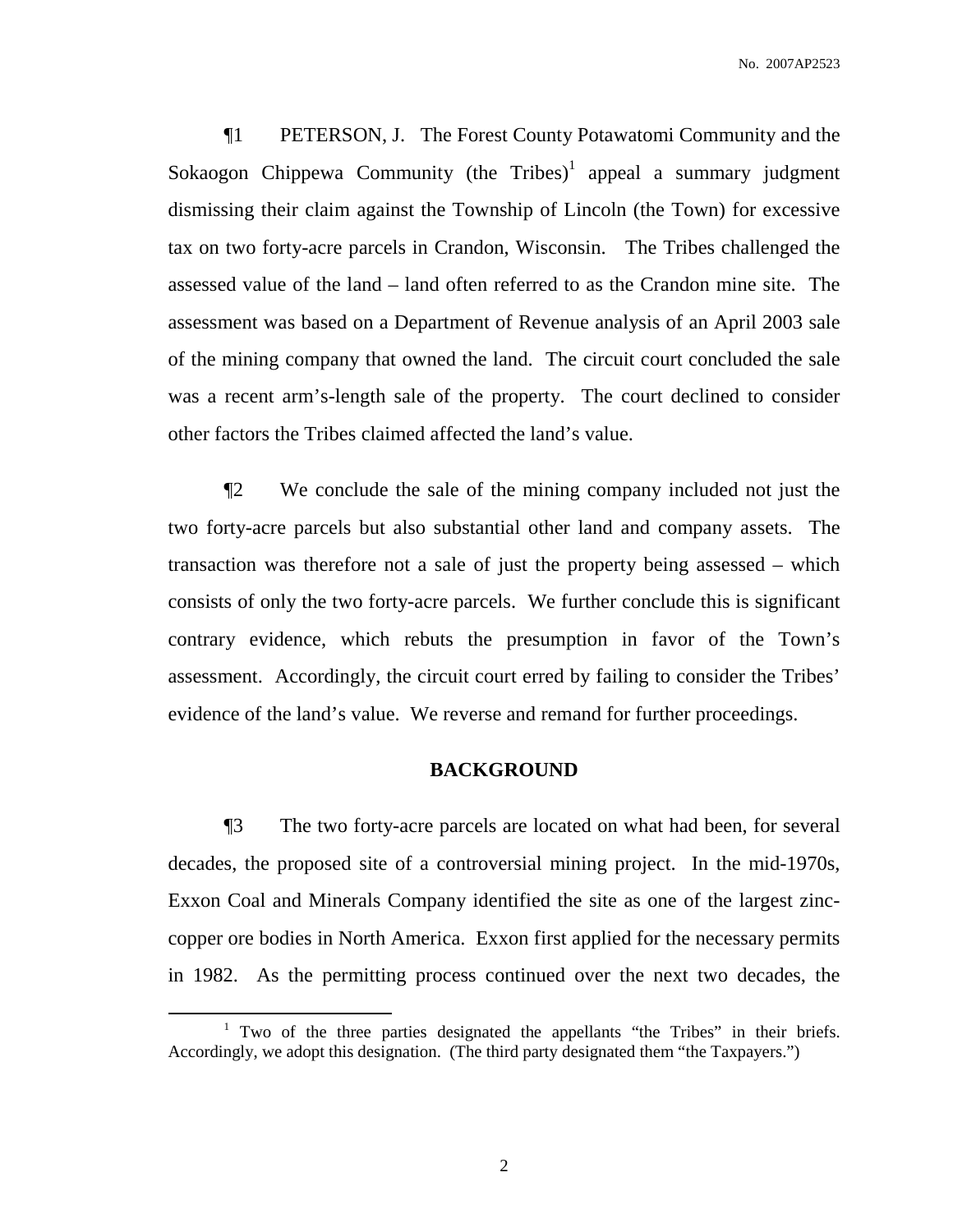project changed hands several times. In 1998, Rio Algom—which was later bought by BHP Billiton—purchased Exxon's interest in the project and renamed the permit applicant "Nicolet Minerals Company." In April 2003, BHP Billiton sold the mining company to a local group called Northern Wisconsin Resources Group LLC. In October 2003, Resources Group sold the mining company to the Tribes.<sup>2</sup> The Tribes immediately withdrew all of the company's permit applications from the Department of Natural Resources and the Army Corps of Engineers, and placed restrictive covenants on the parcels prohibiting mining of the land.

¶4 In 2005, the Tribes received property tax bills of \$12,789.90 for each of the parcels. The taxes were based on an assessed value of \$733,200 per parcel. The Town's assessor, Mike Childers, had assessed the property using the Department of Revenue's analysis of the April 2003 sale of the mining company. Phillip Sanders, of the Department of Revenue, had reviewed sales information provided to him by BHP Billiton and Resources Group to calculate the equalized values for affected municipalities. Sanders began with the \$12,000,000 purchase price. He then accounted for liabilities assumed and adjusted for non-real estate assets, financing, and lakeshore lands. $3$  This left a dollar figure that Sanders

<sup>&</sup>lt;sup>2</sup> The Tribes paid \$8,500,000 for the mineral company, in addition to assuming an \$8,000,000 three-year, no-interest loan. Neither party argues this purchase should be considered a recent arm's-length sale of the properties. According to the Tribes, the purchase price exceeds the surface value of the land and other assets because the Tribes paid a premium to prevent mining proposals in the future and to avoid spending millions of dollars in continued opposition to the mine.

<sup>&</sup>lt;sup>3</sup> In addition to the \$12,000,000 nominal purchase price, Resources Group assumed \$715,830 in liabilities. Of the total \$12,715,830, \$8,000,000 was in the form of a three-year, nointerest loan, which was essentially an option on 600 acres of lakefront property. If Resources Group chose not to pay the \$8,000,000, it would simply return the land covered by the note to BHP Billiton. The remaining \$4,715,830 was allocated to parcels of recreational land, residential (continued)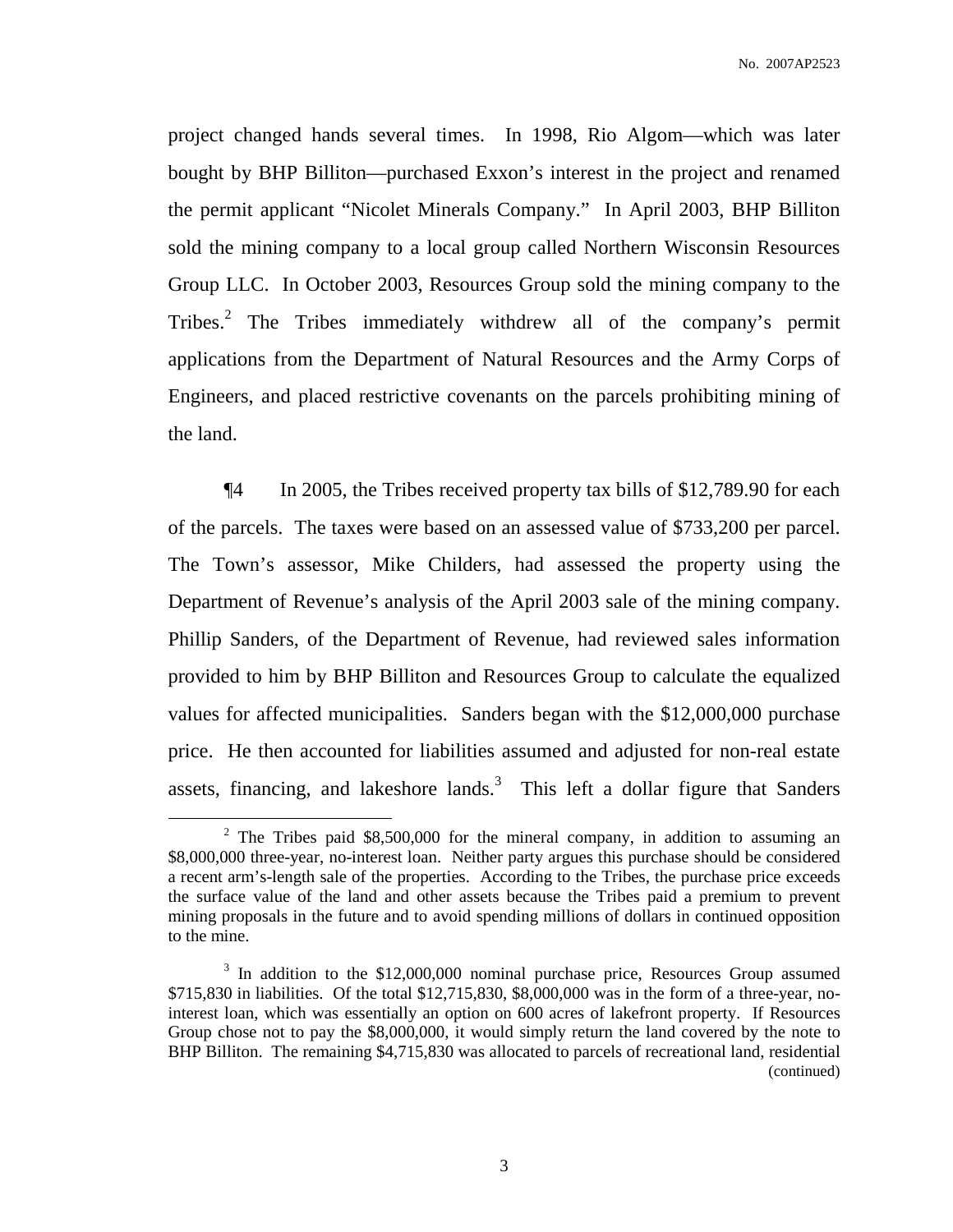attributed to all of the Wisconsin real estate involved in the sale. The real estate was spread over several municipalities, one of which was the Town. Sanders broke down the price for each municipality. He allotted \$4,086,800 of the sale to property in the Town.

¶5 The mining company's land in the Town included more than the two forty-acre parcels involved here. Childers, the Town assessor, allocated the \$4,086,800 among all the mining company's land. He determined that \$1,496,374 of the price should be assigned to the two forty-acre parcels. He split this equally between the parcels, for a fair market value of \$748,187 per parcel. Applying an assessment ratio, he assessed the properties at \$733,200.

¶6 The Tribes paid the 2005 tax bill and then filed a notice of claim for excessive assessment with the Town. When the Town denied their claim, the Tribes sued under WIS. STAT. § 74.37,<sup>4</sup> alleging excessive tax. The Tribes requested damages in the amount of over-paid taxes, and an order requiring the Town to reduce the assessed value. The Tribes claimed the proper fair market value of the parcels was \$80,000 each, based on a sales comparison of similar properties and excluding the value of the ore body. The Tribes later amended their complaint to add a claim for excessive taxes paid for 2006.

¶7 The Tribes moved for summary judgment. The circuit court reasoned that the April 2003 sale of the mining company was a "recent arm's

real estate, other real estate (including the Crandon tracts), and three mine hoists located in New Mexico.

<sup>&</sup>lt;sup>4</sup> All references to the Wisconsin Statutes are to the 2005-06 version unless otherwise noted.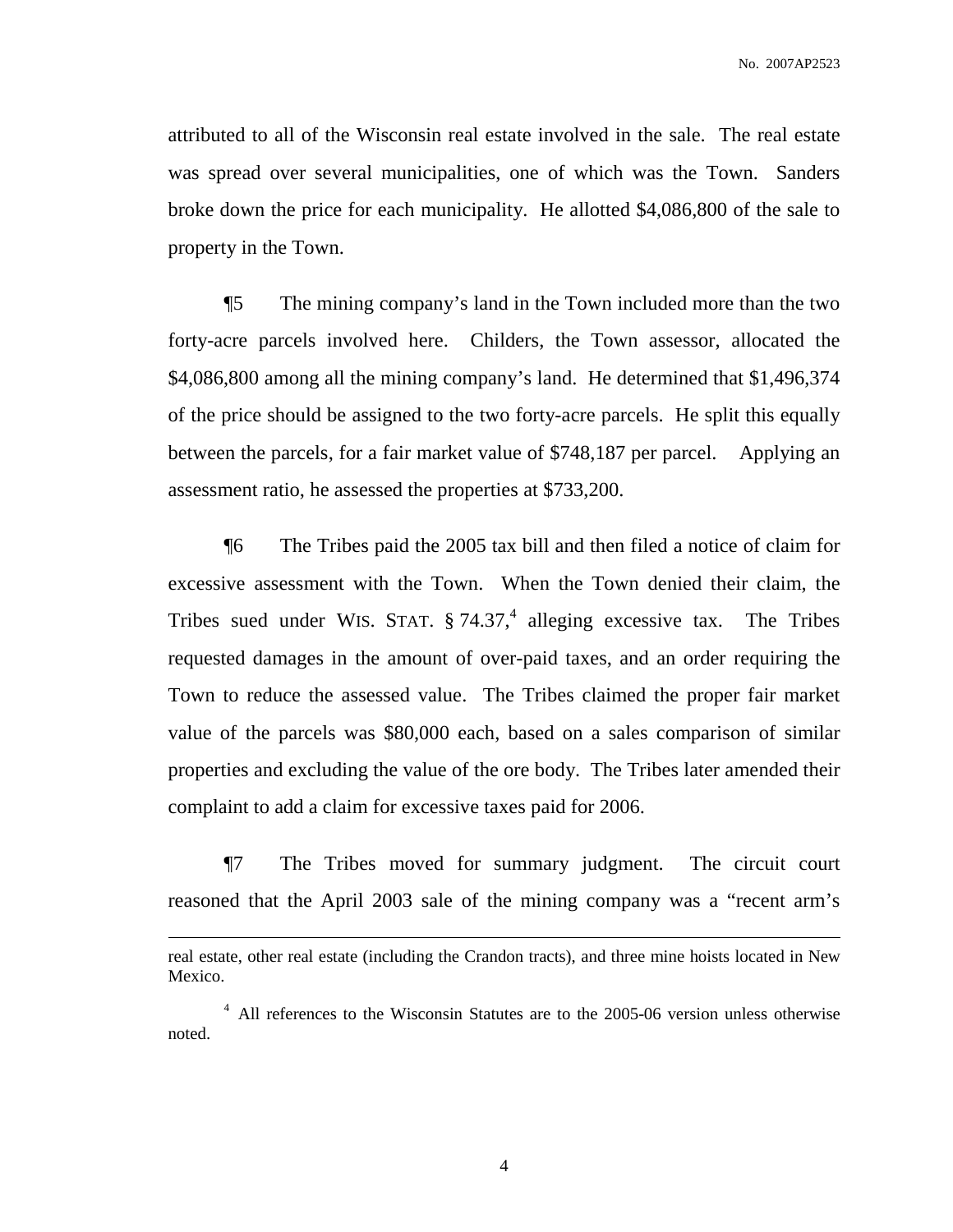length transaction of the properties" and the court was therefore precluded from considering other indicia of the properties' value. It then granted summary judgment in favor of the Town.<sup>5</sup>

#### **DISCUSSION**

¶8 We review decisions granting summary judgment independently using the same methodology applied by the circuit court. *Estate of Sustache v. American Family Mut. Ins. Co.*, 2008 WI 87, ¶17, \_\_\_ Wis. 2d \_\_\_, 751 N.W.2d 845. WISCONSIN STAT. § 802.08(2) deems summary judgment appropriate "if the pleadings, depositions, answers to interrogatories, and admissions on file, together with the affidavits, if any, show that there is no genuine issue as to any material fact and that the moving party is entitled to judgment as a matter of law." WIS. STAT. § 802.08(2).

¶9 We further note this is a review of a judgment on a claim brought under WIS. STAT. § 74.37. In such claims, the circuit court "may make its determination without regard to any determination made at any earlier proceeding." *Nankin v. Village of Shorewood*, 2001 WI 92, ¶25, 245 Wis. 2d 86, 630 N.W.2d 141. Although courts give "a city's assessment presumptive weight … the assessment is presumed correct only if the challenging party does not present significant contrary evidence." *Walgreen Co. v. City of Madison*, 2008 WI 80,  $\P$ 17, \_\_ Wis. 2d \_\_, 752 N.W.2d 687 (citation and internal quotations omitted).

 $<sup>5</sup>$  Although the Town did not cross-claim for summary judgment, the circuit court granted</sup> the Town summary judgment under WIS. STAT. § 802.08(6), which permits a court to award summary judgment to a party against whom a motion for summary judgment is brought "even though the party has not moved therefor."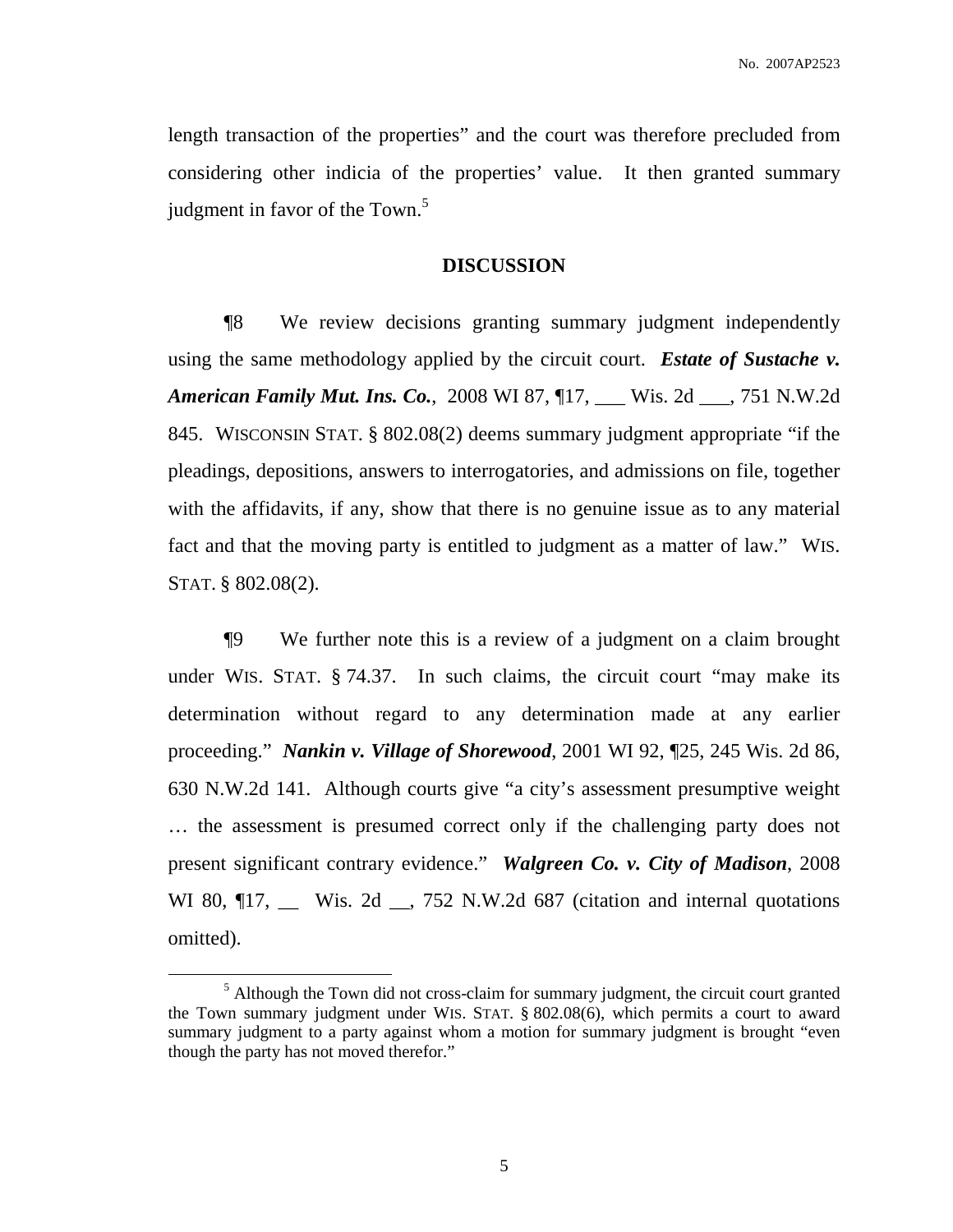¶10 Under Wisconsin law, property must be assessed at the "full value which could ordinarily be obtained therefor at private sale." WIS. STAT. § 70.32(1). This value must reflect its "highest and best use." 1 PROPERTY ASSESSMENT MANUAL FOR WISCONSIN ASSESSORS at 7-9, 7-10 (rev. Dec. 2004). To determine a property's full value, assessors must value the property "in the manner specified in the Wisconsin property assessment manual." WIS. STAT. § 70.32(1). The process set forth in case law interpreting § 70.32(1) and the property assessment manual is well known.

> The "best information" of [a property's fair market value] is a sale of the property or if there has been no such sale then sales of reasonably comparable property. In the absence of such sales, the assessor may consider all the factors collectively which have a bearing on the value of the property in order to determine its fair market value.

*State ex rel. Markarian v. City of Cudahy*, 45 Wis. 2d 683, 686, 173 N.W.2d 627 (1970). Our supreme court has characterized this process as a three-tier methodology. A recent arm's-length sale of the property is the best evidence of value. If there is no recent arm's-length sale, then sales of comparable properties may be considered. If neither a recent arm's-length sale nor comparable sales has occurred, then all other factors may be considered. *Adams Outdoor Adver., Ltd. v. City of Madison*, 2006 WI 104, ¶34, 294 Wis. 2d 441, 717 N.W.2d 803.

¶11 The Tribes acknowledge that a recent arm's-length sale is generally the best information of a property's value. However, they argue there was no such sale of the properties here because the April 2003 sale of the mining company was neither recent nor of "the property" at issue.<sup>6</sup> The property conveyed by the April

(continued)

<sup>6</sup> Because we conclude that the sale of the mineral company was not a sale of "the property" we need not reach the Tribes' assertion that the sale was not recent.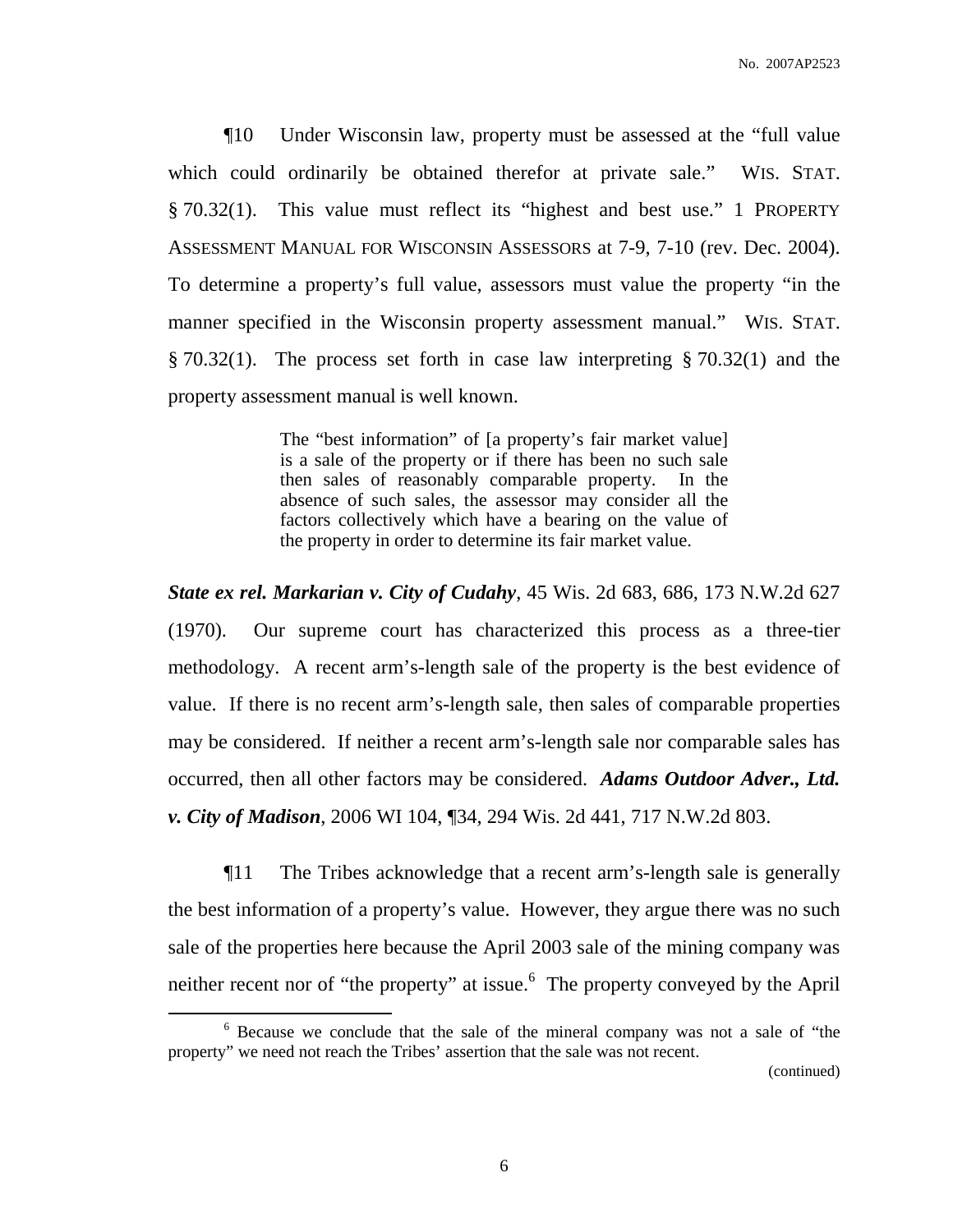2003 sale was a mining company that included over 5,700 acres of real estate, mining equipment, residential property, goodwill, and intangible interests in scientific research. However, the two forty-acre parcels here were merely one component of that sale.

¶12 Moreover, the Tribes argue recent material changes have significantly altered the value of the parcels. At the time of the sale, the parcels were part of a mining company. However, the Tribes offered evidence the two parcels no longer have any value as mining property. Not only do restrictive covenants now forbid mining on the land, they assert, but any mining project would require several thousand acres of adjacent land—land the Tribes sold after purchasing the mineral company. In addition, they contend it is highly speculative the State and the United States Army Corps of Engineers would issue the necessary permits even were an applicant to renew the applications.<sup>7</sup> They observe that for two decades well-funded, international corporations had been unable to obtain permits. Because of these factors, the Tribes' expert concluded it was "highly unlikely that the ore body ... will be extracted in the reasonably foreseeable future through a mining operation using presently known mining methods and technology."

¶13 These factors are appropriate considerations in valuing the property, the Tribes argue, because they show mining is not the highest and best use of the

 $\frac{7}{1}$  The Tribes' expert suggested that the difficulty such companies faced attempting to obtain these permits underscores the unlikelihood the parcels could have been developed as a mining site. He quotes the mineral company's project manager, Gordon Connor, Jr., as telling the Milwaukee Sentinel Journal in October 2003 that before Resources Group sold the mineral company to the Tribes, the company "searched throughout the world for venture capitalists or mining partners, none wanted anything to do with a metallic mining project in Wisconsin."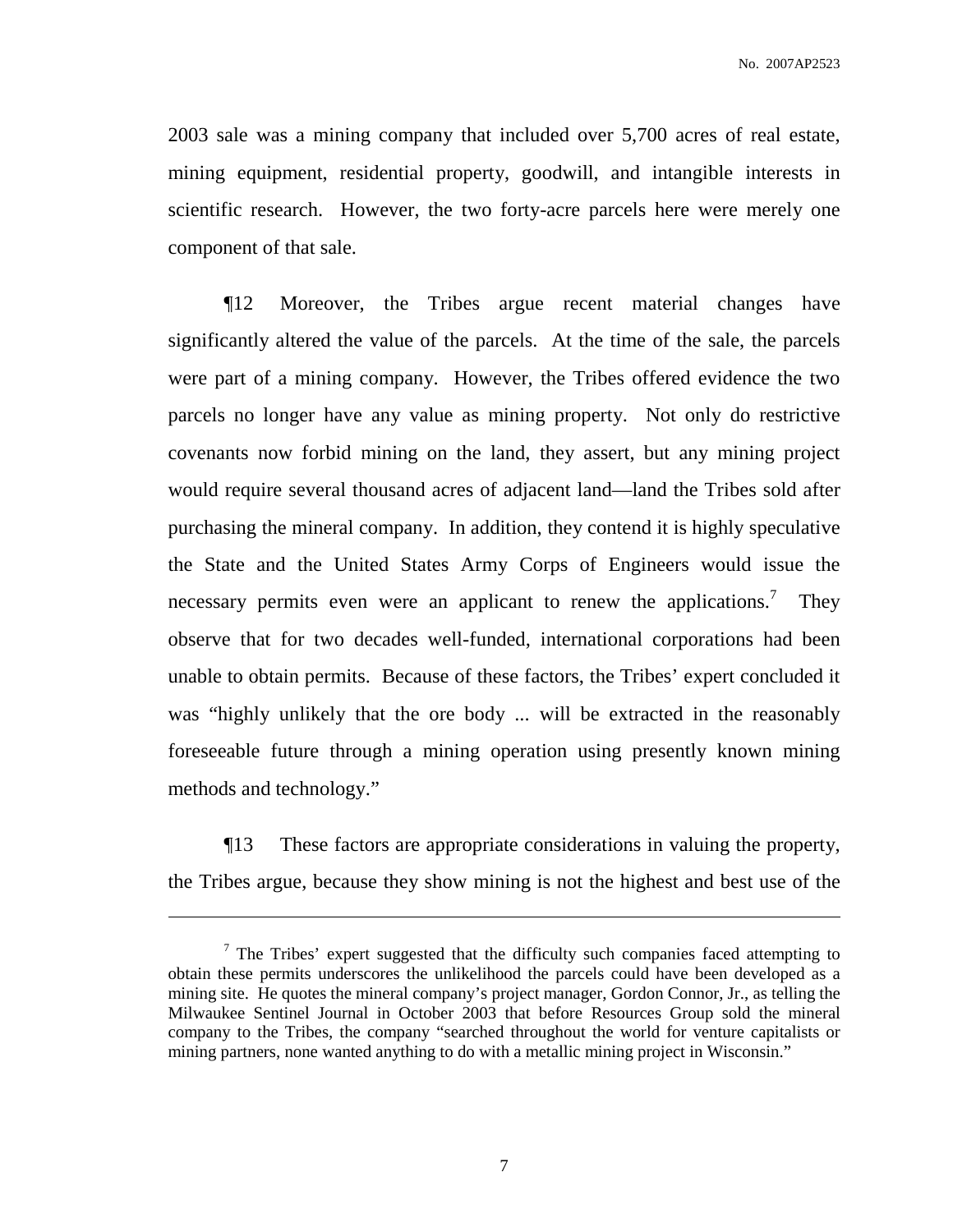land. Many factors, they assert, contribute to determining the highest and best use of a property in Wisconsin. Among other things, the use must be legal, in balance with the uses of property around it, and not highly speculative. Further, the highest and best use can change over time. 1 ASSESSMENT MANUAL, *supra,* at 7-9, 7-10. The Tribes contend that mining of the parcels is not presently legal or in balance with the surrounding land. Moreover, they argue it is highly speculative that the necessary permits would be issued. Even if permits were issued, they continue, it is still speculative that any gains from extracting the mineral core would outweigh the costs of mining the property. They therefore contend there is no basis for assessing the Crandon parcels at a value over nine times that of other forested land in northern Wisconsin.

¶14 The Town responds, without elaboration, that the April 2003 sale was a recent arm's-length sale and that it was therefore unnecessary to look at other factors affecting the properties' value.<sup>8</sup> Even if this sale did not end inquiry into the properties' value, the Town argues the factors the Tribes raised are not legally permissible considerations. The Town discounts the changes in the property preventing mine development, terming them "self-imposed restrictions," which it concludes are not proper considerations in assessing property value. That

<sup>&</sup>lt;sup>8</sup> The Town strains its credibility by relying extensively on a quotation from an unpublished certification to the Wisconsin Supreme Court and attributing the quotation to a published supreme court decision. As the Town is no doubt aware, WIS. STAT. RULE 809.23(3) provides that unpublished dispositions are "of no precedential value and for this reason may not be cited in any court of this state as precedent or authority, except to support a claim of claim preclusion, issue preclusion, or the law of the case." In addition, we have previously noted that arguments not supported by accurate citations to legal authority do not comply with WIS. STAT. RULE 809.19(1)(e), and that this court may refuse to consider such arguments. *State v. Shaffer*, 96 Wis. 2d 531, 545-46, 292 N.W.2d 370 (Ct. App. 1980).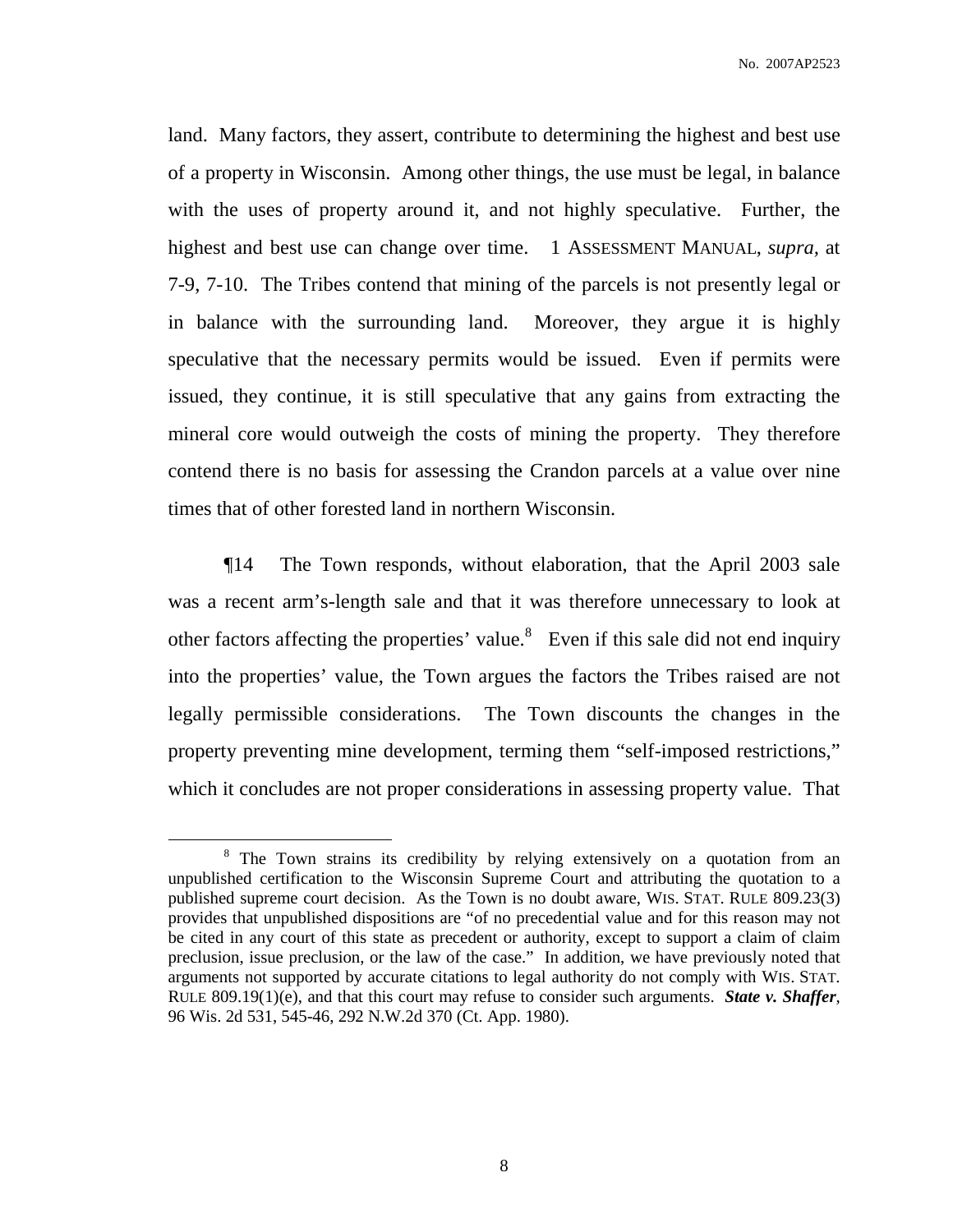a mine might not be developed in the near future is irrelevant, asserts the Town, because the potential to mine the mineral core is still an integral component of the land's value.

¶15 The circuit court agreed with the Town that the assessments were based on a recent arm's-length sale of the property, and that the law precluded consideration of the other factors advanced by the Tribes. The court characterized the Tribes' position as essentially that "the parcels in question must be assessed … as if the ore deposit did not exist at all." In the court's view, then, the summary judgment hearing pitted the well-accepted deference accorded to recent arm'slength sales against the notion that a property-owner's intended use of property trumps the sales price as the best benchmark of a property's value. Accordingly, it concluded, "the method [the Town] used is in my opinion not … just the preferred method, it's the mandatory method. You don't get by number one if there's a recent arm's-length sale."

¶16 However, to properly rely on a recent arm's-length sale, the sale must be of "the property." *Markarian*, 45 Wis. 2d at 686. Here, that was not the case. A value derived by analyzing a complex corporate transaction involving the sale of a variety of assets—tangible and intangible, independent and interdependent—is not equivalent to the price obtained in a sale of one component of that transaction.

¶17 We have long recognized that the rationale for looking at actual sales is to eliminate the possibility for error inherent in using human judgment to determine what a seller could expect to receive from a sale of property.

> [A]ctual sales of like or similar property … in as large a measure as possible eliminate[es] the mere judgment of the assessor … enabling an owner or the assessor … to prove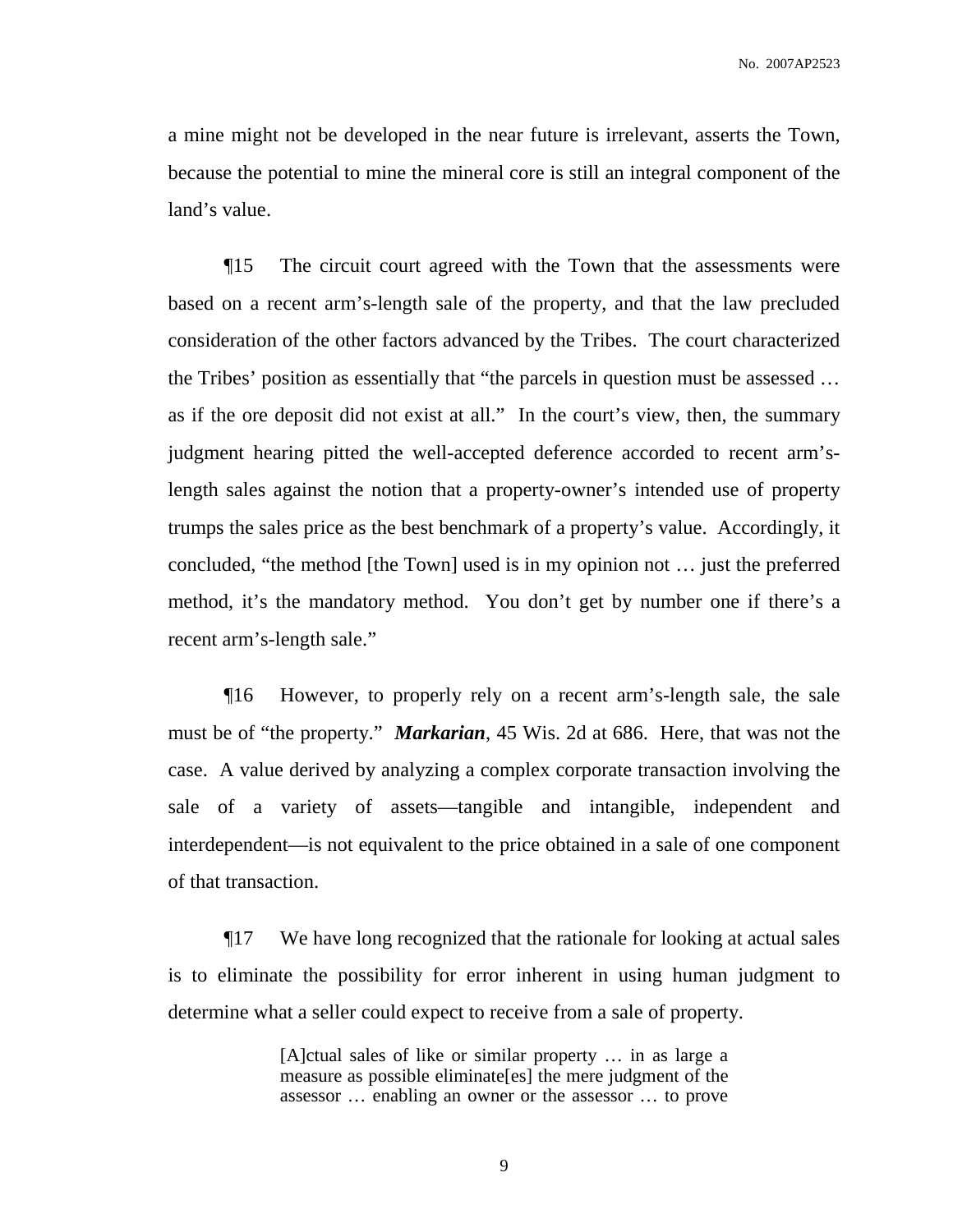the valuation by facts which he has had no part in establishing or shaping and which do not lie solely in any man's judgment.

*State ex rel. Northwestern Mut. Life Ins. Co. v. Weiher*, 177 Wis. 445, 448-49, 188 N.W. 598 (1922). Thus, looking at what a given property recently fetched in an open-market sale eliminates any guesswork or extrapolation. Knowing what a property *actually* sold for obviates inquiry into what it *might* sell for.

**Theorem Figure 18** Here, Sanders of the Department of Revenue used his judgment to allocate what he believed was the portion of the April 2003 sale attributable to taxable land in the Town. That his judgment was integral to his analysis of the sales data is evident from the circuit court's observation:

> I don't know how many people like that the State of Wisconsin employs and I don't know whether other states have any people as capable as he seems to be based on his knowledge of land values, his ability to analyze complicated transactions, and to extrapolate a value of two 40-acre parcels and pull it out of a larger transaction.

Childers, the Town's assessor, then used his own judgment when he treated the amount of the sale Sanders had allocated to land in the Town as the "sales price" of these properties. Both Sanders and Childers used their judgment to determine a sales price for the Crandon parcels. As a result, the sale did not "prove [the parcels'] valuation by facts which [the assessor] ha[d] no part in establishing or shaping." *Weiher*, 177 Wis. at 449.

¶19 Because the Town's assessment was not based on a recent arm'slength sale of the properties as it claimed it was, the Tribes have shown significant contrary evidence rebutting the presumption in favor of the Town's assessment. *See State ex rel. Park Plaza Shopping Ctr., Inc. v. Board of Review*, 61 Wis. 2d 469, 475, 213 N.W.2d 27 (1973) (on certiorari review, if assessor has based value